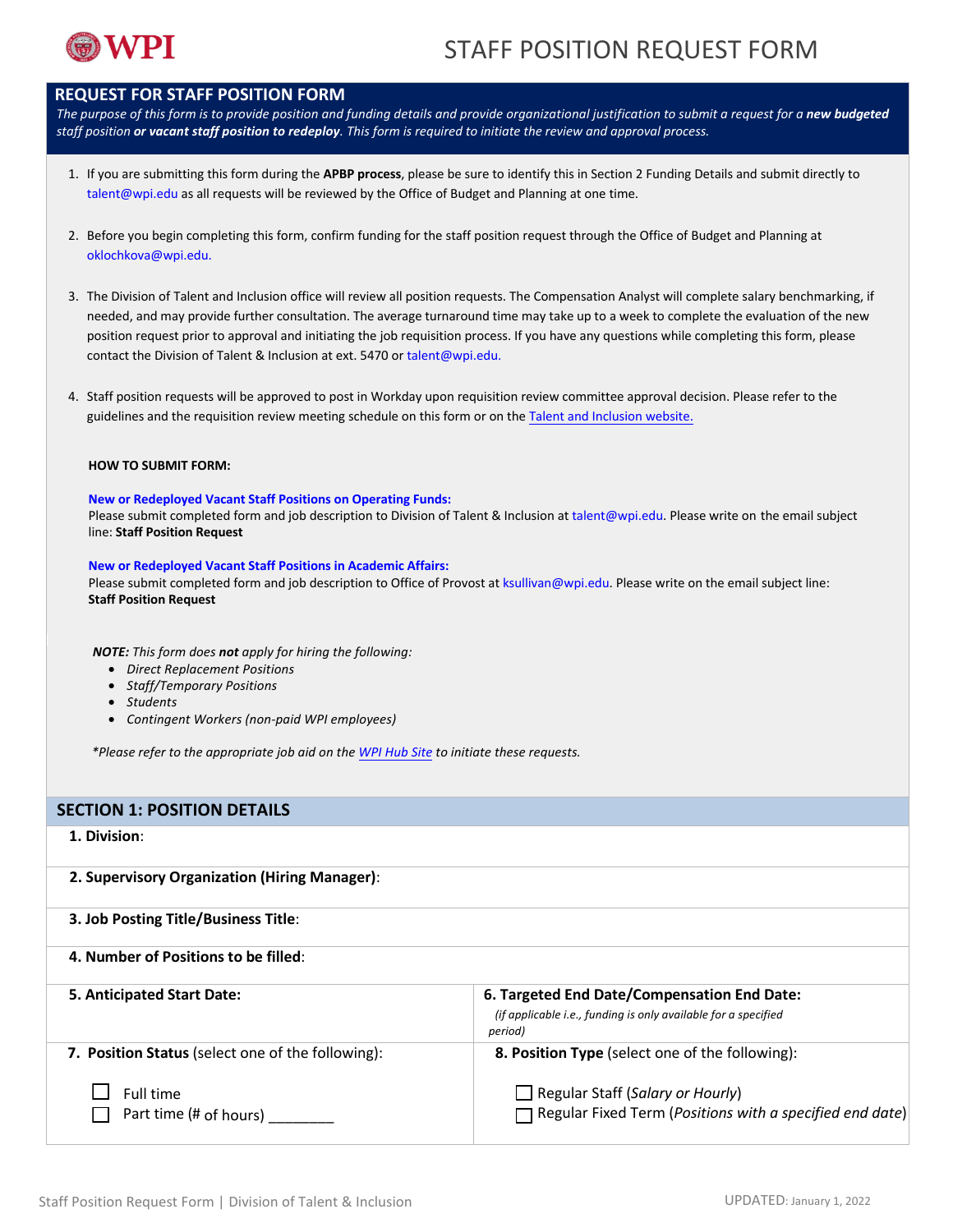

### **9. Position Budget:** \$

The budget amount should be verified with the Office of Budget prior to submitting this request and the Compensation Analyst will determine salary benchmarking for the new position. Please note if benchmarking amount exceeds position budget, you may need to identify additional funding sources.

| 10. Is this a Staff Replacement?<br>TYes -<br>∃ No | <b>Position Vacancy Replaced</b> | Effective Date of Employee/Incumbent to be | <b>Reason for Vacancy:</b> |
|----------------------------------------------------|----------------------------------|--------------------------------------------|----------------------------|
| If yes, please provide replacement details.        |                                  |                                            |                            |

# **11. Job Description – REQUIRED DOCUMENT**

**Position Funding/Request Reason** (*select one of the following*):

Please attach a detailed job description including **summary**, **responsibilities** and **requirements** as a separate Word document when submitting this form. If you need assistance preparing a job description, click on the [Job Description](https://wpi0.sharepoint.com/SitePages/hr.aspx) [Template Guide.](https://wpi0.sharepoint.com/SitePages/hr.aspx) Please note, you will have the opportunity to edit this information during the job requisition process.

# **SECTION 2: FUNDING DETAILS**

If you need assistance with completing the funding details, please contact Office of Budget and Planning a[t oklochkova@wpi.edu.](mailto:oklochkova@wpi.edu)

| <b>Position Funding/Request Reason</b> ( <i>select one of the following</i> ).                               |                                      |                           |                             |
|--------------------------------------------------------------------------------------------------------------|--------------------------------------|---------------------------|-----------------------------|
| <b>Budgeted [APBP New]</b>                                                                                   | Fiscal Period FY20 ____- 20___       | <b>Cost Center Number</b> | <b>Provide Explanation:</b> |
| <b>Reallocated/Non-Operating Funding</b><br>[APBP New]                                                       | Fiscal Period FY20 _____ 20          | <b>Cost Center Number</b> | <b>Provide Explanation:</b> |
| Approved Operating<br><b>Budget Overage</b>                                                                  | Fiscal Period FY20_____- 20____      | <b>Cost Center Number</b> | <b>Provide Explanation:</b> |
| Budget Re-deployment<br>Please provide positions details where the<br>budget is being redeployed from and/or | <b>Position Title</b>                |                           | <b>Ledger Account</b>       |
| provide operating budget line for additional<br>funding.                                                     | <b>Position Number</b>               | AND/OR                    | <b>Cost Center</b>          |
| NOTE: The indicated position will be closed<br>and unavailable to fill in the future.                        |                                      |                           |                             |
| Gift/Designee Funded<br>Only for positions fully funded by gift/designee                                     | <b>Cost Center Number</b>            | <b>Gift Number</b>        | <b>Fund Number</b>          |
| funds.                                                                                                       |                                      |                           | <b>Designee Number</b>      |
| <b>Grant Funded</b><br>Only for positions fully funded by grant.                                             | <b>Grant Name</b>                    | <b>Award Begin Date</b>   | <b>Cost Center Number</b>   |
|                                                                                                              | <b>Grant Number</b>                  | <b>Award End Date</b>     |                             |
| Startup Funded<br>Only for positions fully funded by startup<br>funds.                                       | <b>Cost Center Number</b><br>1136-CC | <b>Designee Number</b>    |                             |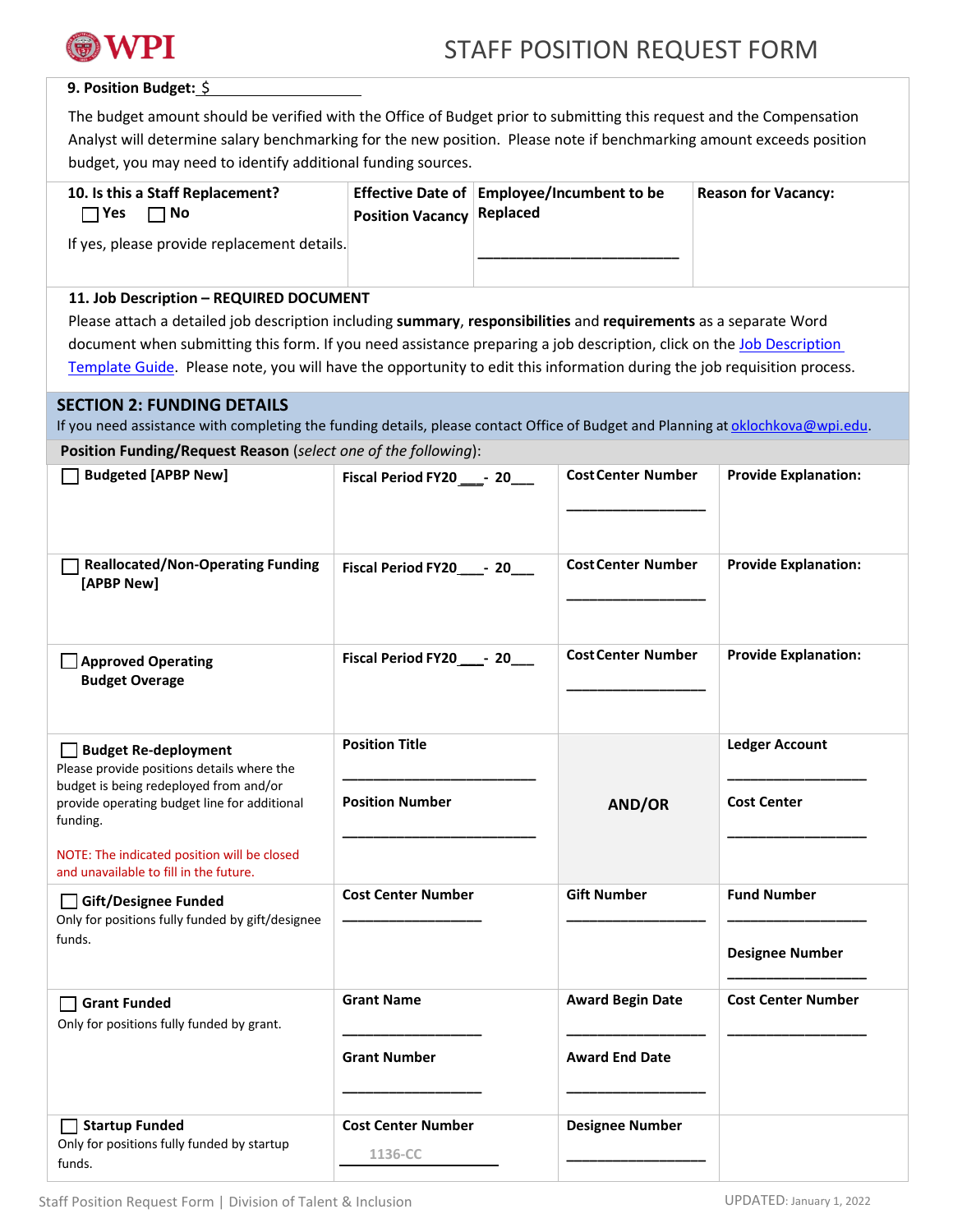

# STAFF POSITION REQUEST FORM

| <b>SECTION 3: JUSTIFICATION (FOR STAFF POSITION REQUESTS ONLY)</b>                                                                                                                                                                      |
|-----------------------------------------------------------------------------------------------------------------------------------------------------------------------------------------------------------------------------------------|
| Worcester Polytechnic Institute has established a Staff Requisition Review and Approval Process to support our efforts to                                                                                                               |
| strengthen our stewardship of institutional resources and create a consistent manner in which to consider staffing<br>requests outside of the annual budgeting and planning process. This Staff Requisition Review and Approval process |
| applies to all staff positions at all levels, including full-time regular, part-time regular and seasonal/temporary positions.                                                                                                          |
|                                                                                                                                                                                                                                         |
| NOTE: The following staff positions are exempt from the requisition committee review process:                                                                                                                                           |
| 100% grant funded positions                                                                                                                                                                                                             |
|                                                                                                                                                                                                                                         |
| 1. Which WPI Strategic Initiative does this position support or align with?                                                                                                                                                             |
| Please provide brief explanation:<br>Student Access and Well-being                                                                                                                                                                      |
| Purpose-driven Education and Research                                                                                                                                                                                                   |
| Who We Are and How We Work                                                                                                                                                                                                              |
| 2. What has created the need for this new position request, how is this work currently getting done, and by whom?                                                                                                                       |
|                                                                                                                                                                                                                                         |
|                                                                                                                                                                                                                                         |
|                                                                                                                                                                                                                                         |
| 3. How many similar positions do you have within the department and/or other departments? Please provide all                                                                                                                            |
| similar titles.                                                                                                                                                                                                                         |
|                                                                                                                                                                                                                                         |
|                                                                                                                                                                                                                                         |
|                                                                                                                                                                                                                                         |
| 4. What impact will there be on the department, institution or achievement of strategic priorities if this position is not filled?                                                                                                      |
|                                                                                                                                                                                                                                         |
|                                                                                                                                                                                                                                         |
|                                                                                                                                                                                                                                         |
| 5. What alternatives to filling the position have been considered? (e.g., reallocation of duties, outsourcing, etc.).                                                                                                                   |
|                                                                                                                                                                                                                                         |
|                                                                                                                                                                                                                                         |
|                                                                                                                                                                                                                                         |
| 6. Please provide position budget details. If this is a replacement that exceeds current budget, please describe funding plan.                                                                                                          |
|                                                                                                                                                                                                                                         |
|                                                                                                                                                                                                                                         |
|                                                                                                                                                                                                                                         |
| 7. If this position is not budgeted, how will it be funded?                                                                                                                                                                             |
|                                                                                                                                                                                                                                         |
|                                                                                                                                                                                                                                         |
|                                                                                                                                                                                                                                         |
|                                                                                                                                                                                                                                         |

| <b>Submitted By:</b> | <b>Date Submitted:</b> |
|----------------------|------------------------|
|                      |                        |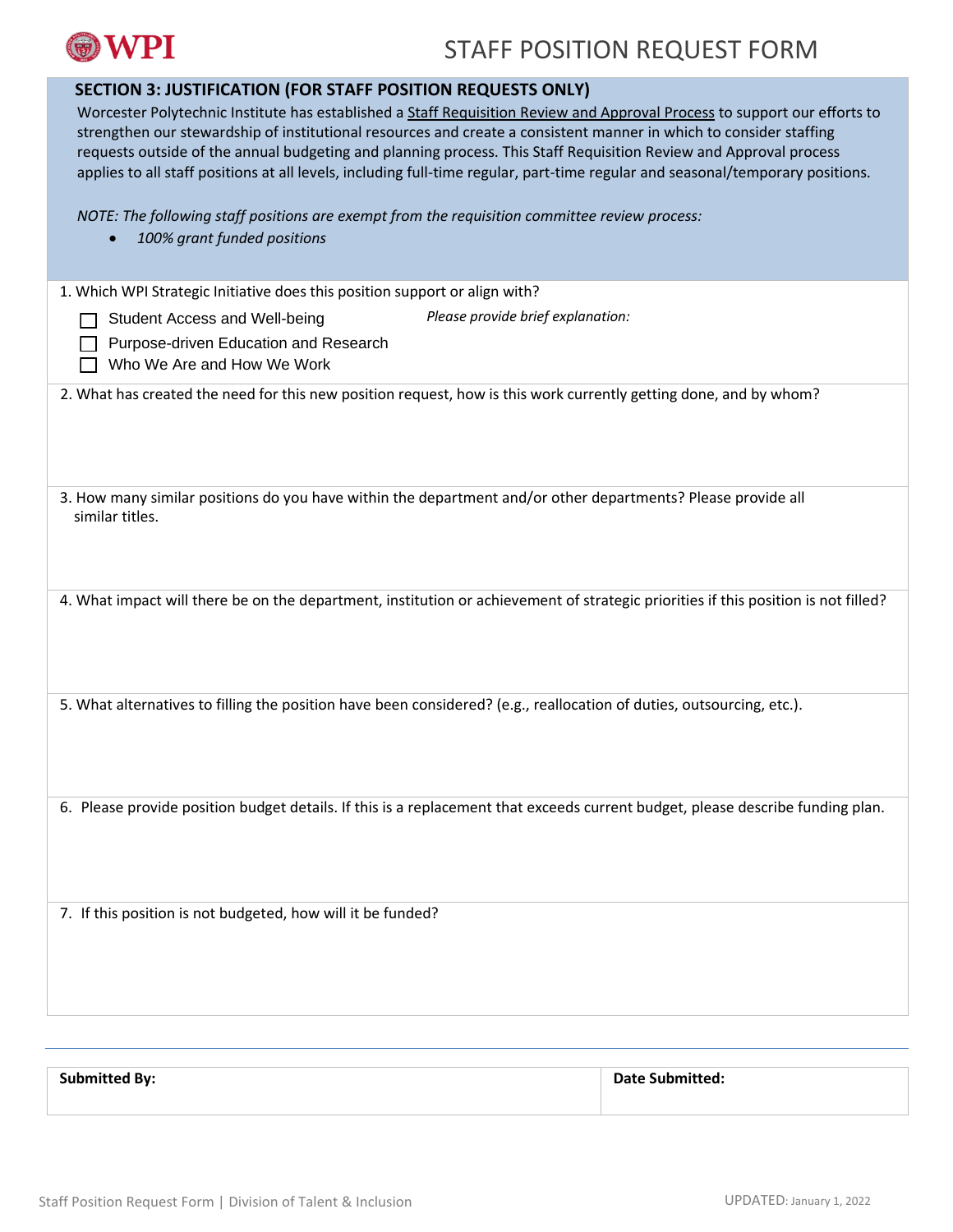

### **Purpose**

This Staff Requisition Review and Approval Process will support our efforts to strengthen the stewardship of institutional resources and create a consistent manner in which to consider staffing requests outside of the annual budgeting and planning process. Please note that this process only applies to staff positions across the institution.

### **Scope**

Staff Requisition Review and Approval Process applies to part-time and full-time regular staff positions at all levels. *Faculty and Non-Faculty Research positions are exempt from this process.*

### **General Guidelines**

Managers must seek approval to recruit for positions whenever a department wishes to:

- **Replace an existing position when there is a vacancy**
- Redeploy a vacant position to fill with a different title, description and/or compensation grade
- Create a new position funded by existing funding sources
- Hire a seasonal or temporary employee

### **Requisition Review and Approval Process**

The department's Talent Partner will work closely with the hiring manager to review the staffing needs and strategic goals of the department and make recommendations prior to the manager submitting a position request for approval. Talent & Inclusion will review the request and ensure the job duties, requirements and pay grade are consistent with the position request and provide recommendations for revisions when needed. It is the hiring manager's responsibility to ensure accuracy of information. Clic[k here](https://www.wpi.edu/sites/default/files/TSPWebsite.pdf) to find your Talent Partner.

The Compensation Analyst will complete benchmarking or verify salary ranges and may provide further consultation if needed. The average turnaround time may take up to a week to complete the evaluation if requesting a new position prior to approval. Please contact the Division of Talent & Inclusion at ext. 5470 or [talent@wpi.edu](mailto:talent@wpi.edu) for questions.

For budget related questions, the manager can contact the Office of Budget and Planning a[t oklochkova@wpi.edu.](mailto:oklochkova@wpi.edu)

### **Type of Request:**

- 1) If request is to **replace the same vacant position** or hire a **seasonal or temporary employee**, the hiring manager/department will create [the job requisition](https://hub.wpi.edu/article/415/create-staff-and-ttntt-faculty-job-requisition) for approval in Workday. The Position Request/Staff Justification Form will not be required. Please note if there is a request to change an approved replacement position to a different level during an active recruitment search (i.e., Admin Assistant V to Admin Assistant VI), you must seek division head approval and verify budget.
- 2) If request is to **redeploy a vacant position** with a different title, description and/or salary grade or request a **new position funded by existing funding sources** (refer to APBP process for newly funded positions), the hiring manager/department must ensure the [Position Request/Staff Justification Form](https://www.wpi.edu/offices/talent/forms) is completed with detailed responses to the specific questions and submit form along with updated job description to [talent@wpi.edu](mailto:talent@wpi.edu) to initiate the review and approval process by the requisition review committee.

The Requisition Review Committee will review requests and forms on a biweekly basis. The Position Request/Staff Justification forms must be submitted by **Monday** prior to the Requisition Review Committee meeting. Once the decision is made, it will be communicated back to the manager and/or the initiator of the request.

The current **requisition [meeting schedule](https://www.wpi.edu/sites/default/files/2022RequisitionReviewCommitteeMeetingSchedule.pdf)** can be found on the Talent & Inclusion Policies website under Recruitment and Hiring.